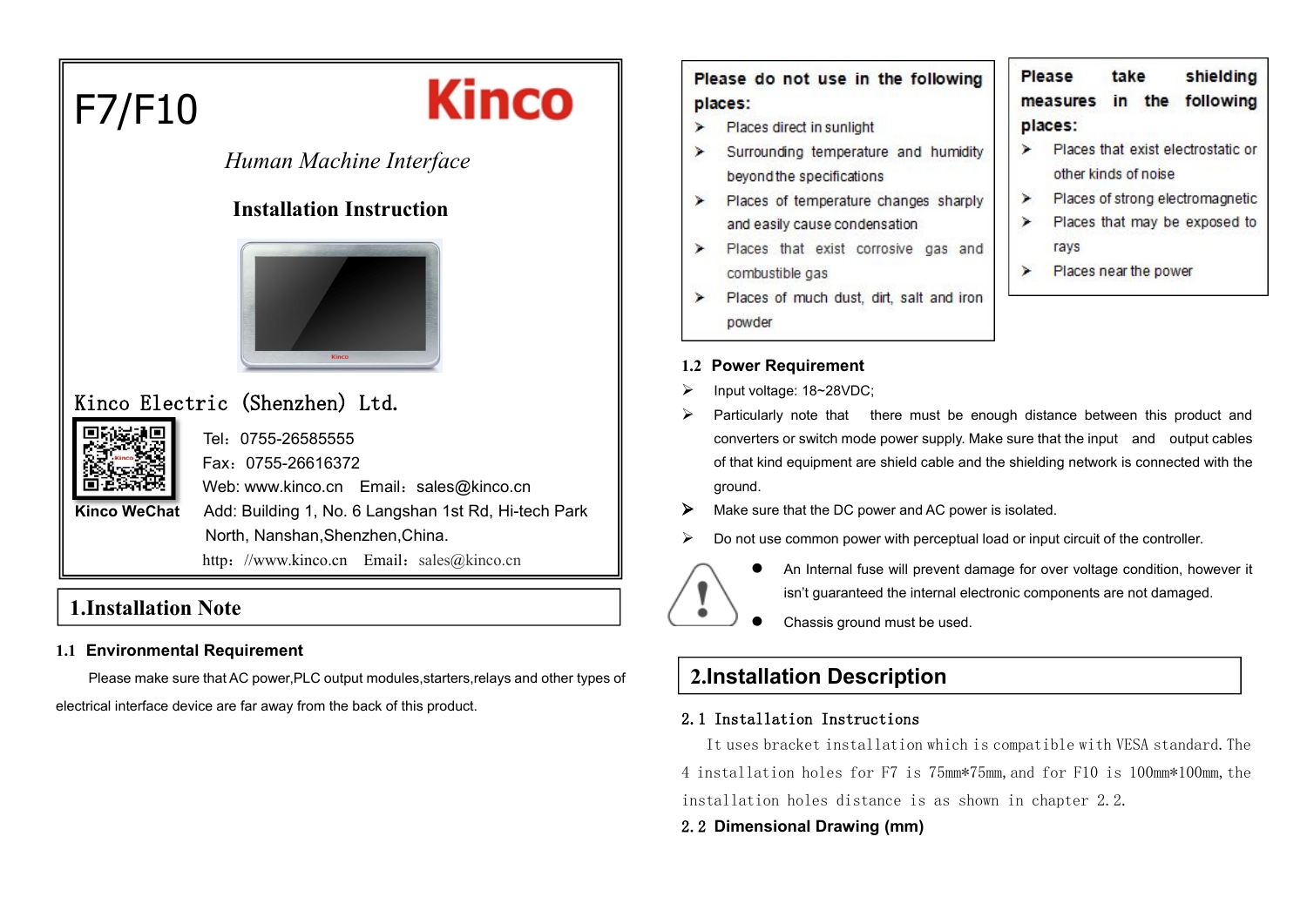

#### 2.3 **Power Connection**

Before connecting the power, please make sure all local and national electrical standards are met. For power cables, please select cables with these specifications: overall diameter 6.--8.3mm, 7 cable cores,the internal cable cores should be 22AWG or above.The power cable is welded to WF-16 connector.The definition of the WF-16 connector is as shown in chapter 3.1.In the picture,24V\_PWER is connected to DC24V,and 24V GND is connected to 0V.

## **3.External Interface**

#### 3.1 Power Supply&Serial Port

The power supply and serial port use the same connector,as shown in following picture.

|  | Pin            | Signal     | <b>COM0:RS485</b> | <b>COM2:RS232</b> |
|--|----------------|------------|-------------------|-------------------|
|  | 1              | 24V_PWR    |                   |                   |
|  | $\overline{a}$ | 24V_GND    |                   |                   |
|  | 3              | PC/PLC_TXD |                   | RS232 Send        |
|  | 4              | PC/PLC_RXD |                   | RS232 Receive     |
|  | 5              | GND        |                   | Signal Ground     |
|  | 6              | $RX-(B)$   | <b>Rs485 B</b>    |                   |
|  | 7              | $RX+(A)$   | <b>Rs485 A</b>    |                   |
|  |                |            |                   |                   |

Note: There are two communication ports, One is COMO, it supports RS485. The other one is COM2 which is used for RS232 communication and downloading project.

#### 3.2 USB HOST

This interface is mainly used for importing initial LOGO,user's configuration uploading/ downloading,recipe data import/export and historical data export.

## **4.Operation Mode**

### 4.1 Instructions for entering Operation Mode selection window

Press and hold the touch panel before power on HMI, then power on HMI. Release your help after HMI enter operation mode selection window, then select the operation mode.If no any operation in 20s after entering operation mode selection window,HMI will enter application mode automatically.